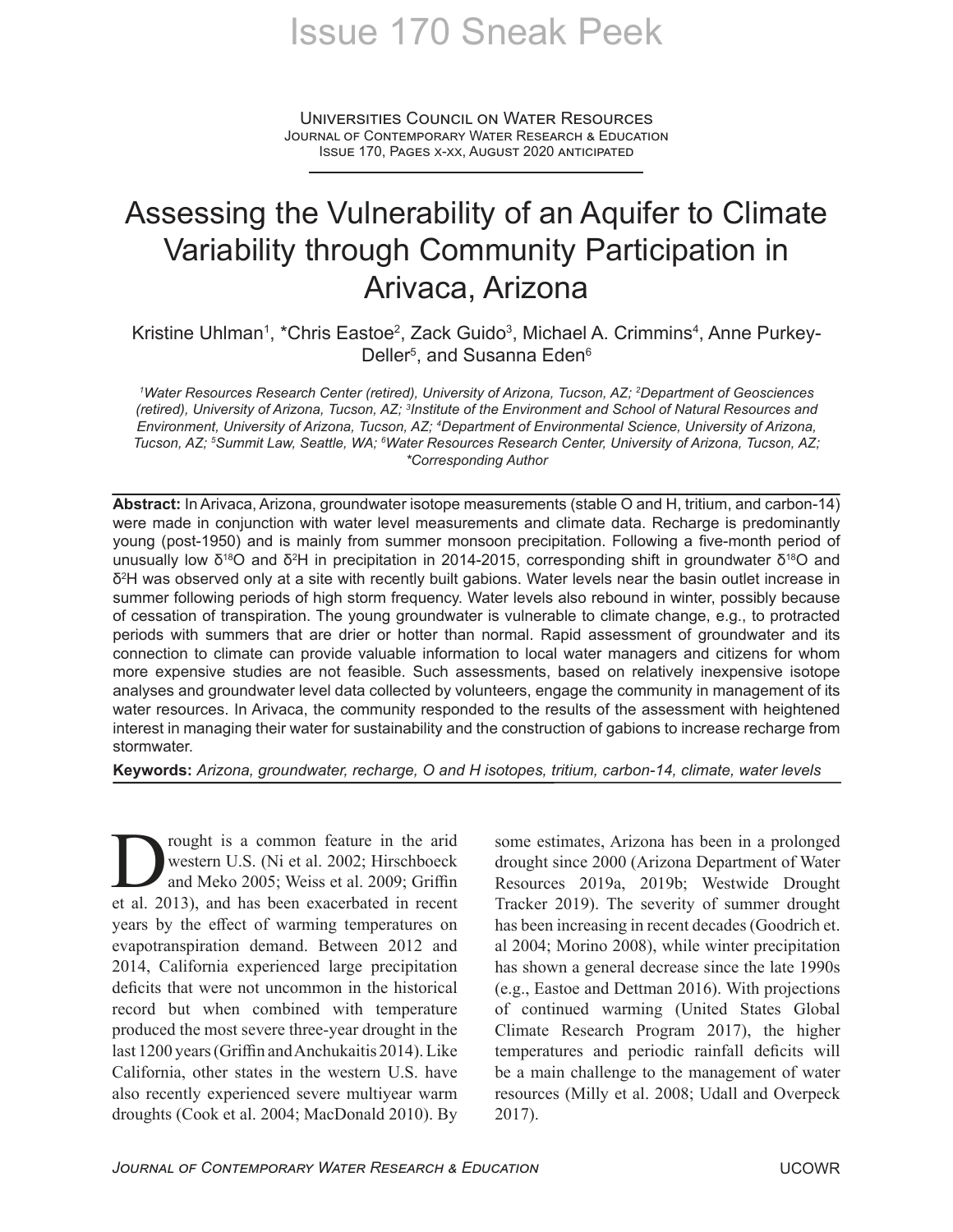The impacts of climate on surface water are well documented. Research has demonstrated the effects of evaporation of water stored in reservoirs (Friedrich et al. 2018), the widespread declines in streamflows (Udall and Overpeck 2017), and shifting streamflow seasonality caused by changes in snowpack conditions (Stewart et al. 2005). Equivalent studies on the impact of climate on groundwater have lagged behind (Earman and Dettinger 2011; Green et al. 2011) despite direct influence of seasonal precipitation and evapotranspiration on groundwater recharge. Understanding the complex interplay between climate and recharge is important to assessing the vulnerability of an aquifer to climate variability.

Across portions of the southwest U.S. there are two main modes of rainfall: 1) frontal systems during winter months, and 2) convective storms during the summer monsoon, largely between July and September (Sheppard et al. 2002). Monsoon rains generate most streamflow in the Sonoran Desert of Arizona (Constantz et al. 2007), while groundwater recharge can occur from both summer and winter precipitation, although proportions can vary between basins (Eastoe and Towne 2018). Precipitation is often less than evapotranspirative demand, preventing infiltration beyond the root zone (Hogan et al. 2004). Large areas of basin floors provide little to no recharge to underlying aquifers; in such basins, most recharge is likely to be focused in ephemeral channels where flow may occur only several hours per year (Uhlman 2005; Stonestrom et al. 2007; Glenn et al. 2015). Basin-floor recharge could, however, be significant during extended periods of high precipitation and low evapotranspiration in the fall and winter seasons (Coes and Pool 2007).

Arizona is strongly dependent on groundwater for water supply. Moreover, carbon-14  $(^{14}C)$  age dates of groundwater in major aquifers in Arizona have revealed a wide range of residence times (e.g., Smalley 1983; Eastoe et al. 2004; Baillie et al. 2007; Hopkins et al. 2014). Ages of more than 10,000 years before present can be explained either as indicating older water left after younger water has been over-pumped or as recording the last significant recharge in aquifers that were filled in the late Pleistocene, when climate was

colder and wetter (Phillips et al. 1986; Artiola and Uhlman 2009).

Younger aquifer systems (recharged since 1950) are more vulnerable to drought than aquifers holding mainly fossil water, but this vulnerability could be partially offset by a change in water management strategy, such as construction of gabions to detain and infiltrate stormwater. Detailed, expensive research studies of local groundwater are mostly unavailable to small, rural communities. Rapid assessments of groundwater character and its connection to climate can provide valuable information to local water managers and citizens' groups. These assessments, built on relatively inexpensive isotope analyses and groundwater level data collected by volunteers, have the advantage of encouraging citizens to participate in water management.

The rural community of Arivaca is dependent on groundwater in a small alluvial basin (Figure 1). This report presents the results of an initial, rapid assessment of the Arivaca Basin in 2009, augmented by a second round of sampling in 2015. The first phase of assessment was envisioned as a low-cost investigation of the basin aquifer, encompassing: 1) planning with community members, including initiation of water level and climate monitoring, and 2) field sampling over a period of one to two months, followed immediately by laboratory work. The second assessment phase was an unanticipated addition to original plans following a fortuitous observation. Long-term measurement of oxygen and hydrogen isotopes in Tucson rain indicated a five-month period of rain, late August 2014 to early February 2015, of extreme isotope composition (Eastoe 2016) providing an unusual opportunity for the identification of recent recharge. Results of these campaigns are combined with overlapping observations of climate and water levels collected in other contexts over different time frames. The principal aims of the study were 1) establishing recent trends in local climate and groundwater levels through measurements undertaken by Arivaca residents; 2) determining aquifer vulnerability and recharge seasonality by application of isotope measurements; and 3) augmenting local knowledge of water resources in a low-cost study, with a view to enabling community participation in sustainable water management.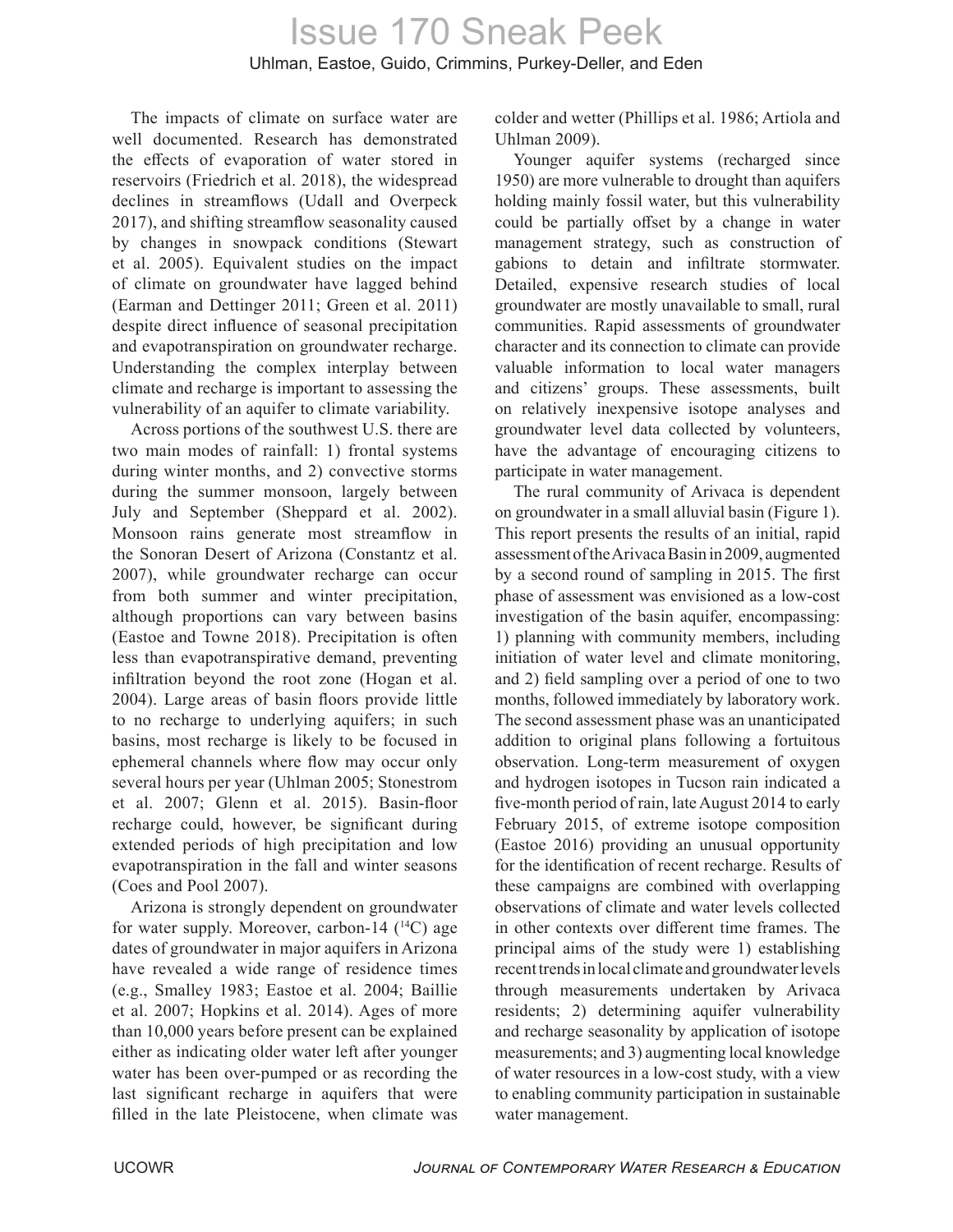### Assessing the Vulnerability of an Aquifer to Climate Variability Issue 170 Sneak Peek

### **Study Area**

### **Geography**

The rural community of Arivaca, with a population of around 1,000, is located approximately 80 kilometers southwest of Tucson, Arizona (Figure 1). Arivaca lies within the Tucson Active Management Area (AMA), one of five AMAs established by the State of Arizona under the 1980 Groundwater Management Act (Arizona Department of Water Resources 2019c). The Tucson AMA covers 10,013 square kilometers in southern Arizona and encompasses extensive basin-fill aquifers in the Santa Cruz River Basin. The Tucson AMA has a statutory goal of achieving 'Safe-yield' by 2025 and maintaining it thereafter (Arizona State Legislature 2019). 'Safe-yield' requires that average annual pumping not exceed natural or artificial recharge in the AMA as a whole. The Arivaca Basin lies within the boundaries of the AMA but is not in direct hydraulic connection with the larger basins (Pima Association of Governments 2006).

The region has a bimodal annual distribution of precipitation. More than half falls during the monsoon season between June and September, and most of the remaining precipitation occurs in the winter between November and March (Figure 2). The two to three months prior to the monsoon are the driest season.

The monsoon rains tap moisture from the tropical Pacific Ocean and the Gulf of Mexico (Michaud et al. 1995; Adams and Comrie 1997; Diem and Brown 2006). Monsoon storms commonly yield short, intense rain events of limited spatial extent. Arivaca is located on the western fringe of the core area of the monsoon and receives slightly more precipitation than areas to its north and less than Nogales to the southeast (Figure 3). Winter rains are the product of regional frontal storms, generally lower in intensity and more widespread than monsoon storms. In some years, tropical cyclonic storms from the Pacific Ocean bring precipitation between September and November; a single such event can account for a high percentage of annual precipitation.

### **Climate**

The climate in Arivaca is characterized by mild winters and hot summers. July is the hottest month.

### **Hydrogeology**

The following description of the groundwater basin at Arivaca is based on a report of Pima



**Figure 1.** Location map, showing locations of wells sampled for this study, hydrograph wells, and weather stations. Inset map shows locations of Tucson Active Management Area (AMA) and five observation stations: Tucson, Anvil Ranch (AR), Marana (M), Tumacacori (TI), and Nogales (N).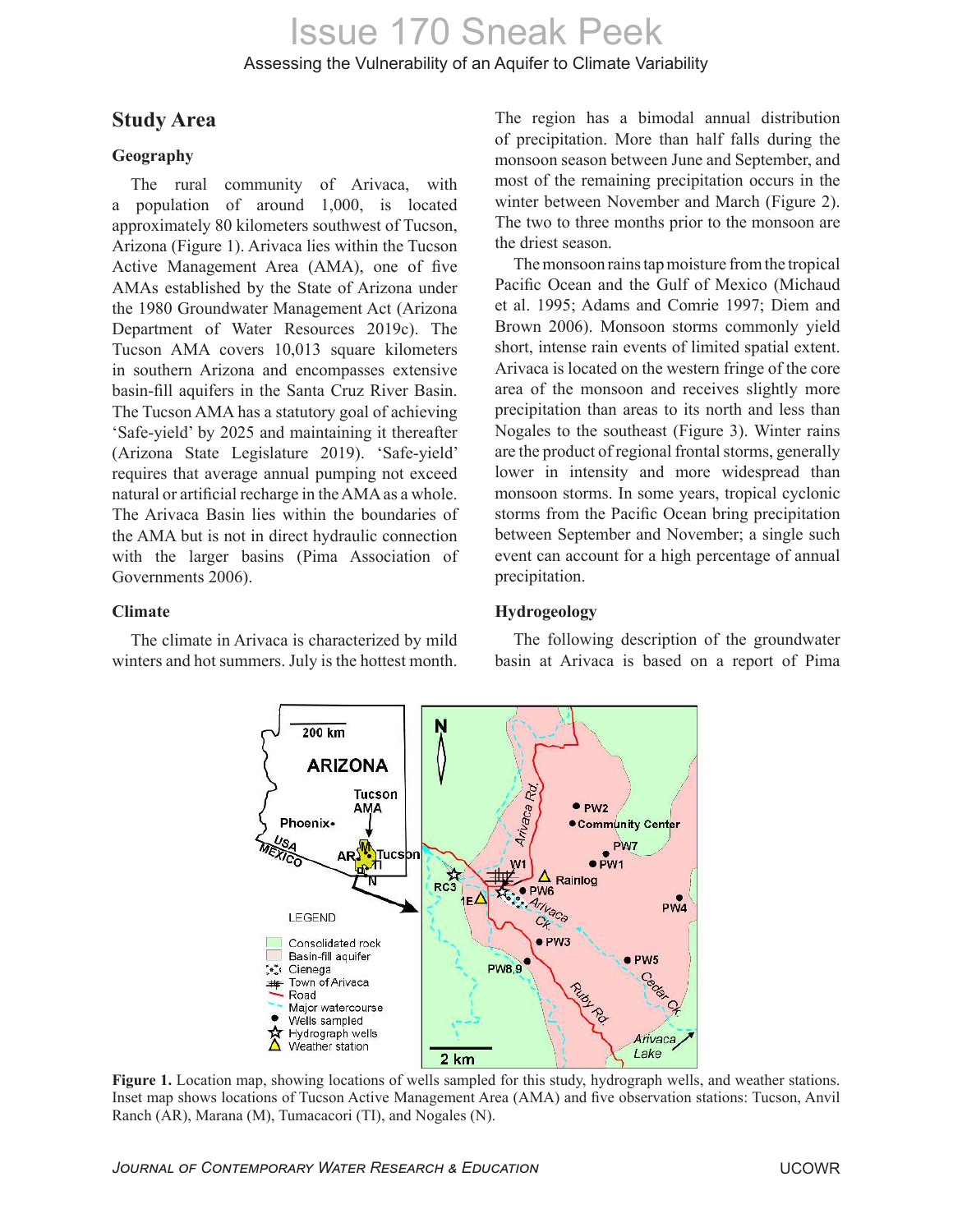Association of Governments (2006). The isolated aquifer system of the Arivaca groundwater basin extends over 39 km<sup>2</sup> and supports more than 200 wells in addition to perennial streamflow, lush riparian habitat, and a cienega (wetland) with diverse terrestrial and aquatic ecosystems. The basin is a graben within Mesozoic and Cenozoic crystalline rocks that compose a horst of the Basinand-Range province. Unconsolidated Holocene alluvium beneath the larger washes (streambeds that are usually dry) overlies Tertiary to Quaternary semi-consolidated conglomerate and sandstone up to 200 m thick in the southeast part of the basin. These sediments form the unconfined regional

aquifer of the Arivaca Basin. Groundwater flow is generally from the basin edges towards a discharge area in the cienega located where Arivaca Creek crosses a sill of shale. From the cienega, groundwater leaves the basin to the west, along Arivaca Creek (Figure 1).

Watercourses are ephemeral except for Arivaca Creek within the cienega. Arivaca Lake, an artificial impoundment built on Cedar Creek to the southeast of the study area in the 1970s, discharges water infrequently when the reservoir overflows. Modeling combined with water level data shows a general decline of about 1 m in groundwater levels since the 1970s, the largest declines being north of



**Figure 2.** Average monthly precipitation in Arivaca, 1956-2018 (Western Regional Climate Center 2019).



**Figure 3.** Comparison of average monthly precipitation in Arivaca with that of surrounding stations at Tucson, Anvil Ranch, Tumacacori, and Nogales. Month names are abbreviated JFMAMJJASOND, January to December.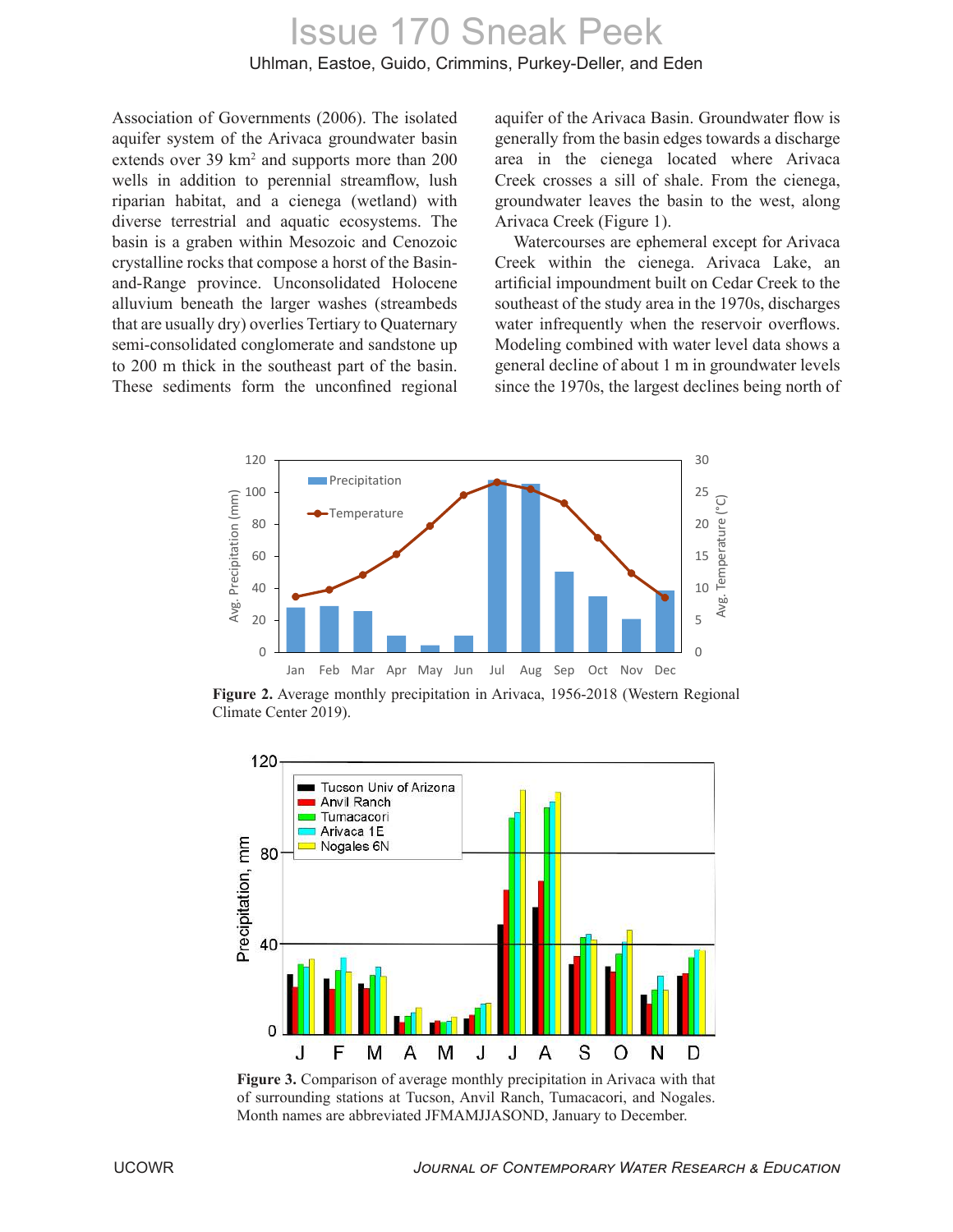the cienega. The decline has occurred concurrently with a decrease in base flow in Arivaca Creek, putting the riparian ecosystem of the cienega at risk (Pima Association of Governments 2006).

### **Usefulness of Isotope Data**

Research using multiple isotope parameters has contributed to the understanding of groundwater origins, flow paths, and residence times in the alluvial basins of southern Arizona (Eastoe et al. 2004; Baillie et al. 2007; Hopkins et al. 2014; Gungle et al. 2016; Eastoe and Towne 2018). These studies have used stable isotopes of hydrogen (H), oxygen (O), and sulfur (S), along with tritium and <sup>14</sup>C in determining groundwater origins and residence times.

In Tucson, Eastoe et al. (2011) showed that the average level of cosmogenic tritium in rainwater is about 5.3 tritium units (TU;  $1 \text{ TU} = 1$  atom of tritium per 10<sup>18</sup> atoms of hydrogen). Similar levels have been observed in short-term datasets from other stations in southern Arizona (Eastoe et al. 2011). The half-life of tritium is 12.32 years (Lucas and Unterweger 2000); thus, pre-bomb tritium has now decayed to less than the level of detection in the University of Arizona laboratory, 0.6 - 0.7 TU. Bomb tritium peaked in 1963-1964 at about 1,000 TU (annual average) and is still present in aquifers recharged with rainwater since about 1955.

The half-life of <sup>14</sup>C is 5,730 years (Godwin 1962), so that  $^{14}$ C measurements enable estimation of water ages up to about 20,000 years. Pre-bomb levels of <sup>14</sup>C were near 100 percent modern carbon (pMC), and at the culmination of the atmospheric testing bomb peak (1963-1964), levels near 180 pMC were reached (Burchuladze et al. 1989). <sup>14</sup>C can be measured in dissolved inorganic carbon (DIC) species in groundwater. The carbon comes from two sources: carbon dioxide  $(CO_2)$  gas in soil or near-surface sediment through which the recharging water passes, and rock calcite. Soil gas has <sup>14</sup>C content near that of plant matter in equilibrium with the atmosphere. In southern Arizona, plant matter <sup>14</sup>C content had fallen to about 102 pMC by 2002 (Eastoe unpublished data). Accurate age dating using  $^{14}C$  commonly requires correction for the addition of rock carbon containing no <sup>14</sup>C (see Methods).

### **Data Sources and Methods**

### **Water Sample Sites**

After reviewing well-log data (Arizona Department of Water Resources 2019d), a list of priority wells, mainly private domestic wells, was identified and access to the wells was requested from community members. Selection criteria included representative spatial distribution and depth, along with feasibility of access. Well depths ranged between 36 and 87 m below land surface. Seven wells were sampled during our initial assessment in 2009 and nine were sampled in late 2015. A surface-water sample was collected from Arivaca Lake in 2015. Sampling sites are shown in Figure 1. Measurements of stable isotopes (O, H, and C) and radioactive isotopes (tritium and  $^{14}$ C) were carried out.

The 2015 sampling provided a unique opportunity to identify recent recharge. Isotope data for Tucson rain during the period August 25, 2014 to January 31, 2015 contained unusually low amount-weighted mean values of  $\delta^{18}O$  and  $\delta^2H$ (Eastoe 2016). During this period, 311 mm of rain fell at Arivaca Post Office. The unusual precipitation was, in part, associated with hurricanes Marie, Norbert, Odile, and Simon. Groundwater reflecting this isotope signature would indicate recharge from these cyclonic storms.

### **Field Hydrological Data**

Monthly water use, depth to groundwater, and volunteer metering data have been collected and maintained by Pima County and the community for several years (Fonseca 2008), but pumping data from across the study area were insufficient to address the effect of pumping on water levels.

Daily depth-to-groundwater data were obtained from Arivaca volunteers using an automated Level Troll data logger to monitor five groundwater wells made available by local residents; results from two wells (sites shown in Figure 1) are given here. Volunteer citizen scientist measurements began in March 2007 and terminated in late 2014. Wells RC-3 and W1 were chosen to analyze connections between climate and groundwater because they are farthest from known high-production wells.

Precipitation data were obtained from two sites in Arivaca (Figure 1): the National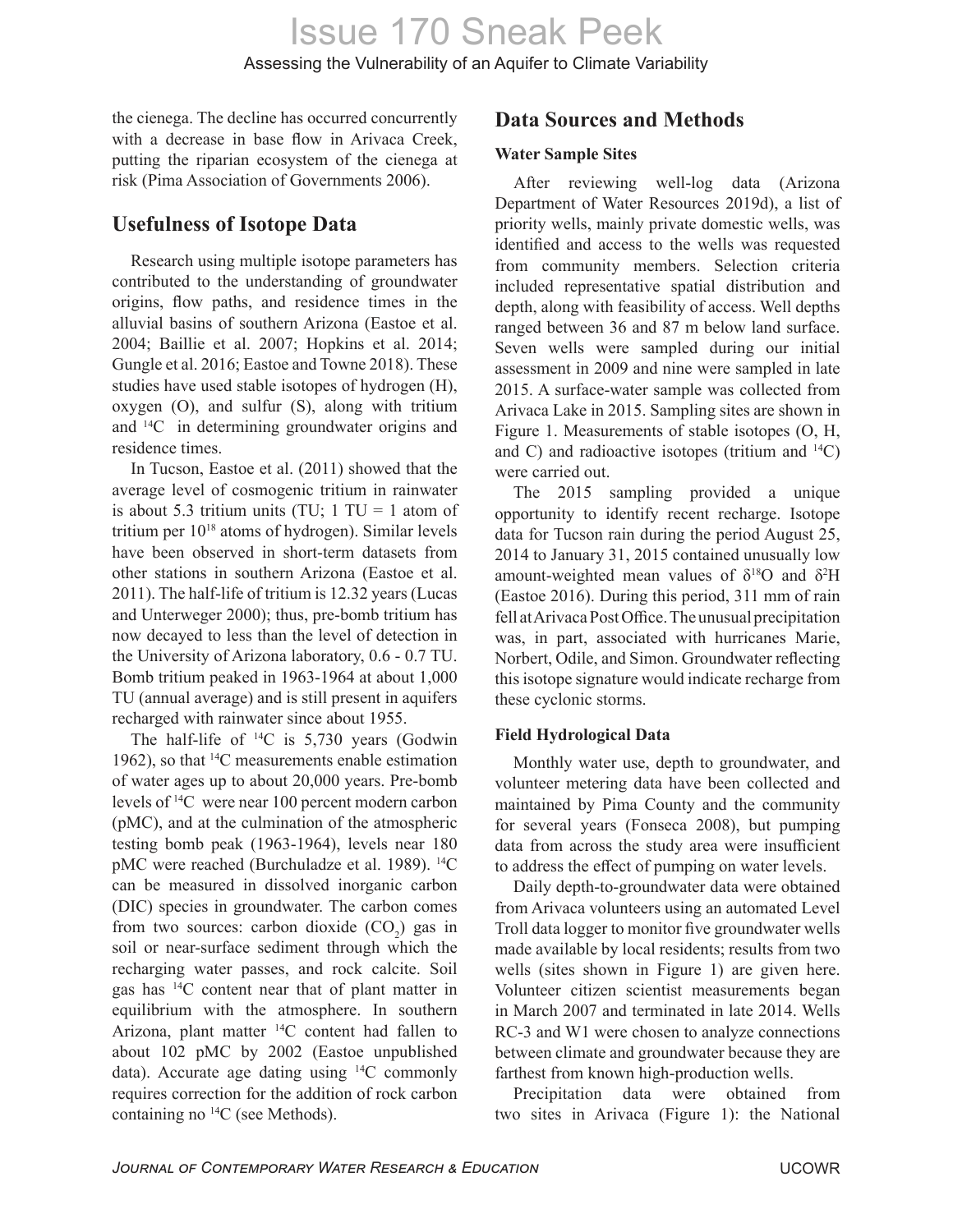Weather Service (NWS) Cooperative Observer Program (Coop) station 1E (National Ocean and Atmosphere Administration 2019) for the period August 1, 2005 to February 28, 2010, and a Rainlog observation site for 2014-2015 (Rainlog 2019). Monthly precipitation data were obtained from Western Regional Climate Center (2019) for the Arivaca 1E station and four Coop stations near Arivaca: The University of Arizona in Tucson, Anvil Ranch, Tumacocori National Monument, and Nogales.

While these records represent the best available high-resolution precipitation data for the Arivaca area, they are not without blemishes. The Arivaca Coop station did not record temperature measurements, and weekend precipitation was recorded on the following Monday. To compensate, average monthly temperatures for Arivaca were obtained from interpolated data generated by the Parameter-elevation Regressions on Independent Slopes Model (PRISM) from nearby monitoring stations. PRISM generates climate data for a 4 x 4 km grid covering the continental United States (Westmap 2019).

Evapotranspiration (ET) data — which are used to measure changes in ET— were obtained from the closest station (AZMET 2019) in Marana, Arizona, 96 km northwest of Arivaca.

### **Isotope Analytical Methods**

Isotope measurements were undertaken at the Environmental Isotope Laboratory, University of Arizona. Stable O, H, and C isotopes were measured by isotope ratio mass spectrometry. The results are expressed using δ-notation, e.g.:

$$
\delta 2H = \left(\frac{R(sample)}{R(standra}) - 1\right) * 1000 %
$$

where  $R = {}^{2}H/{}^{1}H$  and the standard is Vienna Standard Mean Ocean Water (VSMOW). The definitions of  $\delta^{18}O$  and  $\delta^{13}C$  are analogous, with standards VSMOW for O, and VPDB for C. Tritium and <sup>14</sup>C were measured by liquid scintillation counting. Results are expressed as TU and pMC, respectively. Details of preparation techniques, instrumentation, analytical precision, and calibration may be found at University of Arizona Geosciences (2019).

#### **Correction of Carbon-14 Data**

The raw data were corrected using  $\delta^{13}$ C measurements of DIC, as outlined by Clark and Fritz (1997). Additional information required for the correction calculation included 1) an average value of  $\delta^{13}$ C in rock calcite, assumed to be -1% as in Tucson Basin sediments (Eastoe unpublished data), and 2) an average  $\delta^{13}$ C value for soil CO<sub>2</sub>, assumed to be -19.9‰, representing decay of organic matter of which 25% originated as  $C_4$  and 75% as  $C_3$  plant material.

### **Statistics**

Linear regressions of time-series data were calculated using Excel software.

### **Results**

### **Climatology**

Arivaca received an average of 467 mm of precipitation per year between 1956 and 2018. July and August experience the most precipitation, averaging 105-107 mm per month (Figure 2).

Seasonal precipitation has exhibited large interannual variability since 1955, particularly during the June - September period (Figure 4). Over this period, the data suggest increasing precipitation for the months July through September, but neither of the trends in Figure 4 is significant at  $>95\%$ confidence level ( $p \le 0.05$ ). Seasonal temperatures show slight warming trends between 1955 and 2018. Winter temperatures have increased about 0.14°C per decade and summer (monsoon season) temperatures increased about 0.13°C per decade. The changes over time, although small, are statistically significant (Figure 5).

Evapotranspiration is greatest between May and September and least between December and February. Evapotranspiration measured between 2007 and 2010 at Marana exceeded average Arivaca precipitation (1955-2018) in all but three months (Figure 6).

### **Climate Change**

Over coming decades, temperatures are projected to increase across the southwest U.S., while precipitation is expected to decrease. Rainfall predictions have large uncertainties, but most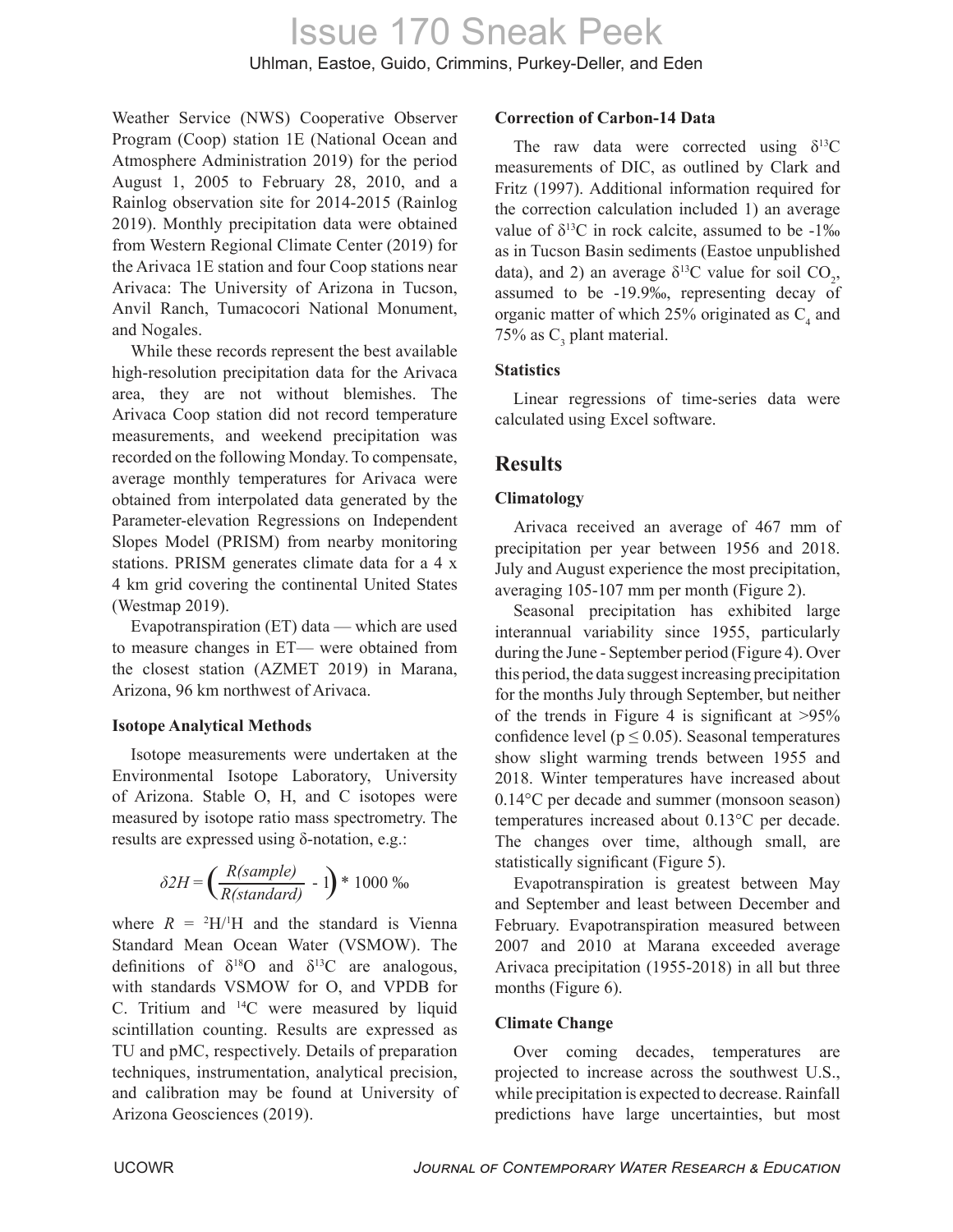Assessing the Vulnerability of an Aquifer to Climate Variability



**Figure 4.** Seasonal variation in precipitation since 1955, presented as totals for the summer monsoon (June-September) and winter (November-March).



**Figure 5.** Seasonal temperature variation since 1955, presented as averages for the summer monsoon (June-September) and winter (November-March).

down-scaling from global models has converged with relatively high confidence on a drying trend over Arizona during winter and spring (Seager et al. 2007; United States Global Change Research Program 2009, 2017) as the winter jet stream retreats northward (Lu et al. 2007). Precipitation projections for summer and fall are less clear because the North American monsoon and tropical cyclonic weather systems have not yet been sufficiently characterized (United States Global Climate Research Program 2017). The current drought had not led to perceptible long-term decline in summer (June-September) precipitation by 2018 (Figure 4).

Temperature increases are predicted during all seasons and are expected to be greatest during the summer season. Summer increases may exceed 2 to 3 °C by 2050, driving higher evapotranspiration rates and lower recharge rates, especially in areas like Arivaca where most recharge appears to occur during the summer monsoon season (see below).

#### **Groundwater Hydrographs**

Groundwater, as measured by citizen scientist volunteers, fluctuated from 1.5 to 10 m below land surface during the period of study (Conway, pers. comm. 2019). Results presented here are for site RC3 (in streambed alluvium at the basin outlet; Figure 1), where groundwater levels increased during two of three monsoon seasons and all three winter seasons over the original study period (Figure 7A). In the summer of 2007, for example,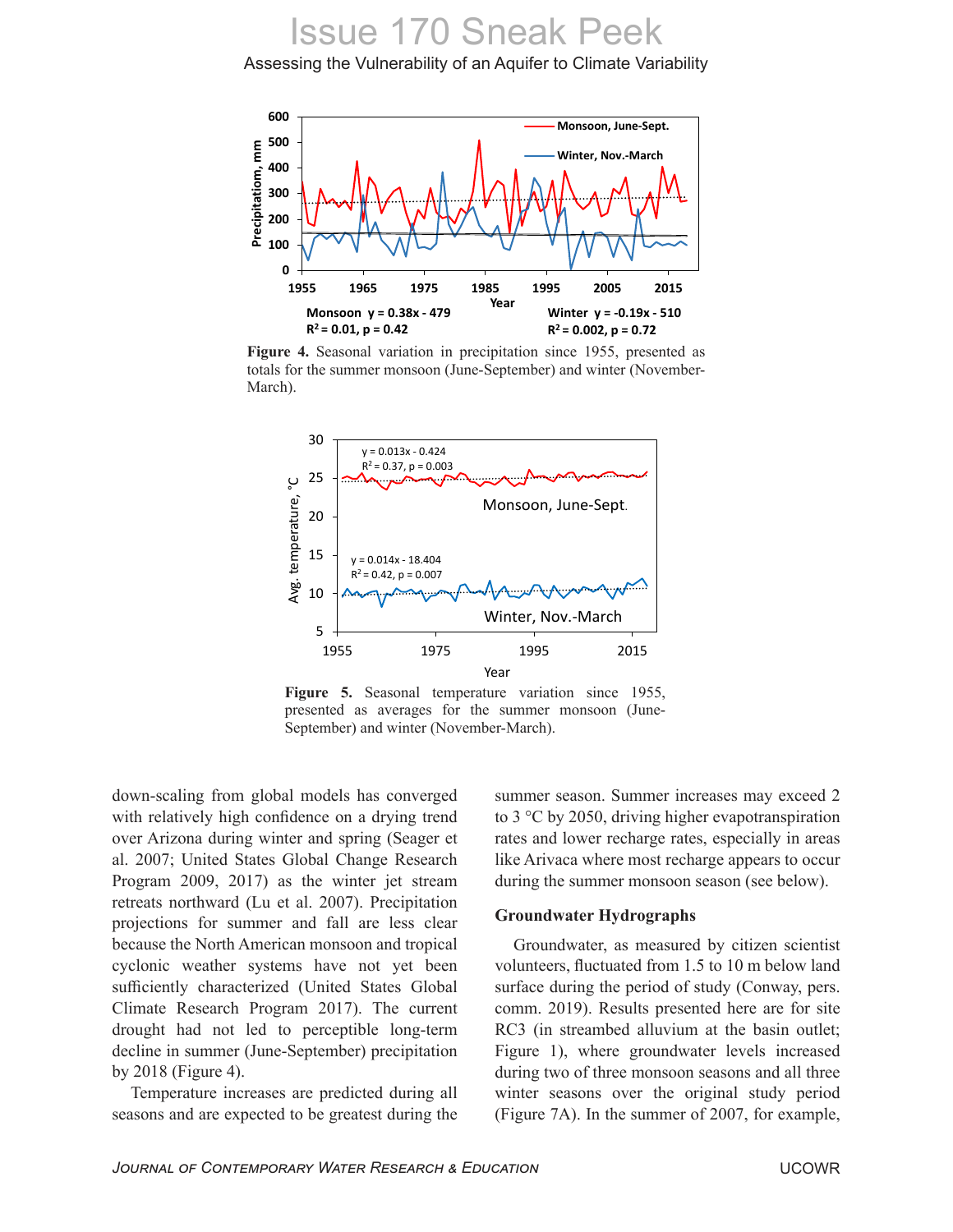Uhlman, Eastoe, Guido, Crimmins, Purkey-Deller, and Eden



**Figure 6.** Relationship of water levels at site RC3 to summer and winter rains (measured in Arivaca) and evapotranspiration (measured at Marana, Figure 1) over three years.

several storms in July caused groundwater to rise about 1.5 m. The general pattern during the study period was groundwater rebound during both rainy seasons and decline during the drier spring and fall. A detailed comparison of groundwater levels in 2007 and 2008 at RC3 with individual monsoon rain events (Figure 7A) showed that groundwater levels rose only after at least 75 to 100 mm of rain had fallen within a 15-day period (an arbitrary choice of period, but one that appears to encompass groups of heavy rains in the examples given). In 2009, the monsoon was delayed and no comparable change in groundwater level was observed.

For the 2014 monsoon and subsequent tropical cyclonic rain, the hydrograph is from well W1 in the cienega, close to the basin outlet (Conway, pers. comm. 2019), where groundwater levels rose sharply early in the monsoon, fell during a period of tropical cyclonic rain, and rebounded once again in the winter (Figure 7B). Rainfall data in Figure 7 are from Rainlog (2019).

#### **Stable O and H Isotopes**

Isotope data are listed in Table 1 and plotted in Figure 8 alongside amount-weighted means for seasonal precipitation based on data for the Tucson Basin (Eastoe and Dettman 2016). The means are adjusted to 1,150 masl, the average elevation of

Arivaca Basin, using isotope altitude gradients from Wright (2001). Following Eastoe and Dettman (2016), summer in this context is considered to be June to October, and winter, November to May. The precipitation data are represented in three ways: 1) long-term (1982-2012) seasonal means defining a local meteoric water line (LMWL) (Eastoe and Dettman 2016); 2) long-term means for summer and winter including only the wettest 30% of months in each season - this choice reflecting the patterns of isotope data in neighboring alluvial basins in which most groundwater isotope data fall on a modified LMWL (Eastoe and Towne 2018), shown as LMWL (wettest 30%) in Figure 8; and 3) amount-weighted means for individual seasons as labeled on Figure 8, with summer 2014 divided into monsoonal (July to mid-August) and tropical cyclonic (mid-August to October) sub-seasons. The means for the tropical cyclonic sub-season and the following winter are identical. Mean values of  $\delta^{18}$ O and  $\delta^2$ H from mid-August 2014 to February 2015 were about -11.8 and -88‰, respectively, significantly lower than the long-term winter means (Figure 8).

The 2009 groundwater data plot in a single group near the summer mean for either the LMWL or LMWL (wettest 30%) (Figure 8). In 2015, most groundwater data plotted in a field to the right of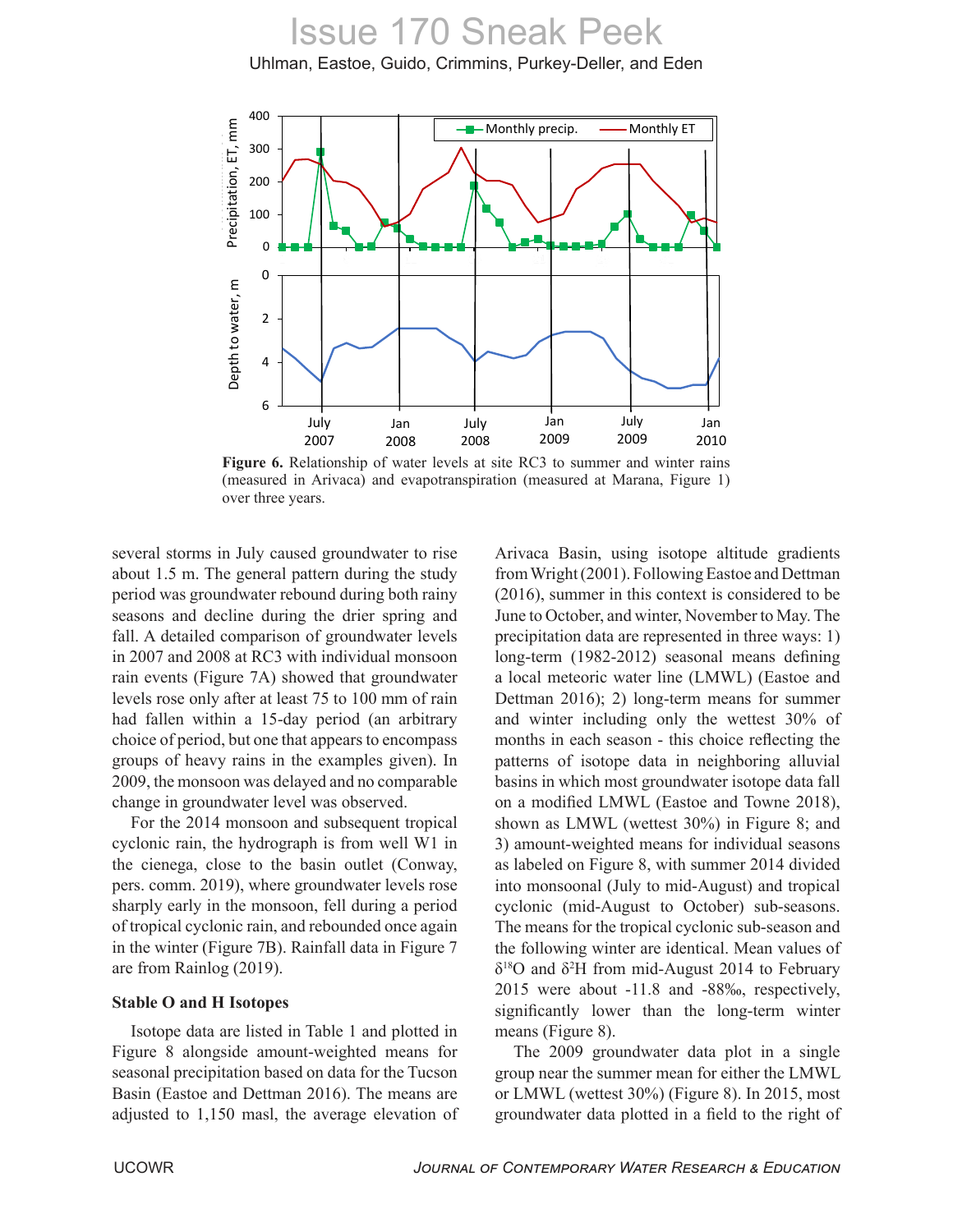Assessing the Vulnerability of an Aquifer to Climate Variability



**Figure 7.** A) Response of water levels at site RC3 to monsoon rain events, 2007 to 2009; black bars represent individual precipitation events, and orange rectangles highlight intervals of heavy precipitation, as labeled. B) Response of water levels at site W1 to monsoon, tropical cyclonic, and winter-frontal rain events in 2014-2015. Black bars represent individual precipitation events >4 mm. Green and white shading indicates months.

the 2009 data; four of the well samples in 2009 had changed measurably in  $\delta^{18}O$  and  $\delta^{2}H$  (Table 1). Groundwater sampled in 2015 plots near the monsoon-2014 mean. The shift in values of  $\delta^{18}O$ and  $\delta^2$ H between 2009 and 2015 corresponds to the difference in seasonal means for the monsoon in 2008 and 2014. The data for PW9 plot apart from the main data group of 2015, in the direction of the winter (2014-2015) and tropical cyclonic (2014) means. The sample taken from Arivaca Lake in 2015 has  $\delta^{18}$ O and  $\delta^{2}$ H values of -4.0 and -46‰,

respectively, and is highly evaporated. Assuming an evaporation trend of slope 4, typical for southern Arizona (Eastoe and Towne 2018), this water originated as precipitation with a bulk  $\delta^{18}O$ value near -10‰.

### **Tritium**

Most of the samples contained 0.8 to 1.2 TU (5.3 TU was measured at PW5 and < 0.5 TU at PW3). The measurements can be compared with the longterm weighted mean tritium content, 5.3 TU, in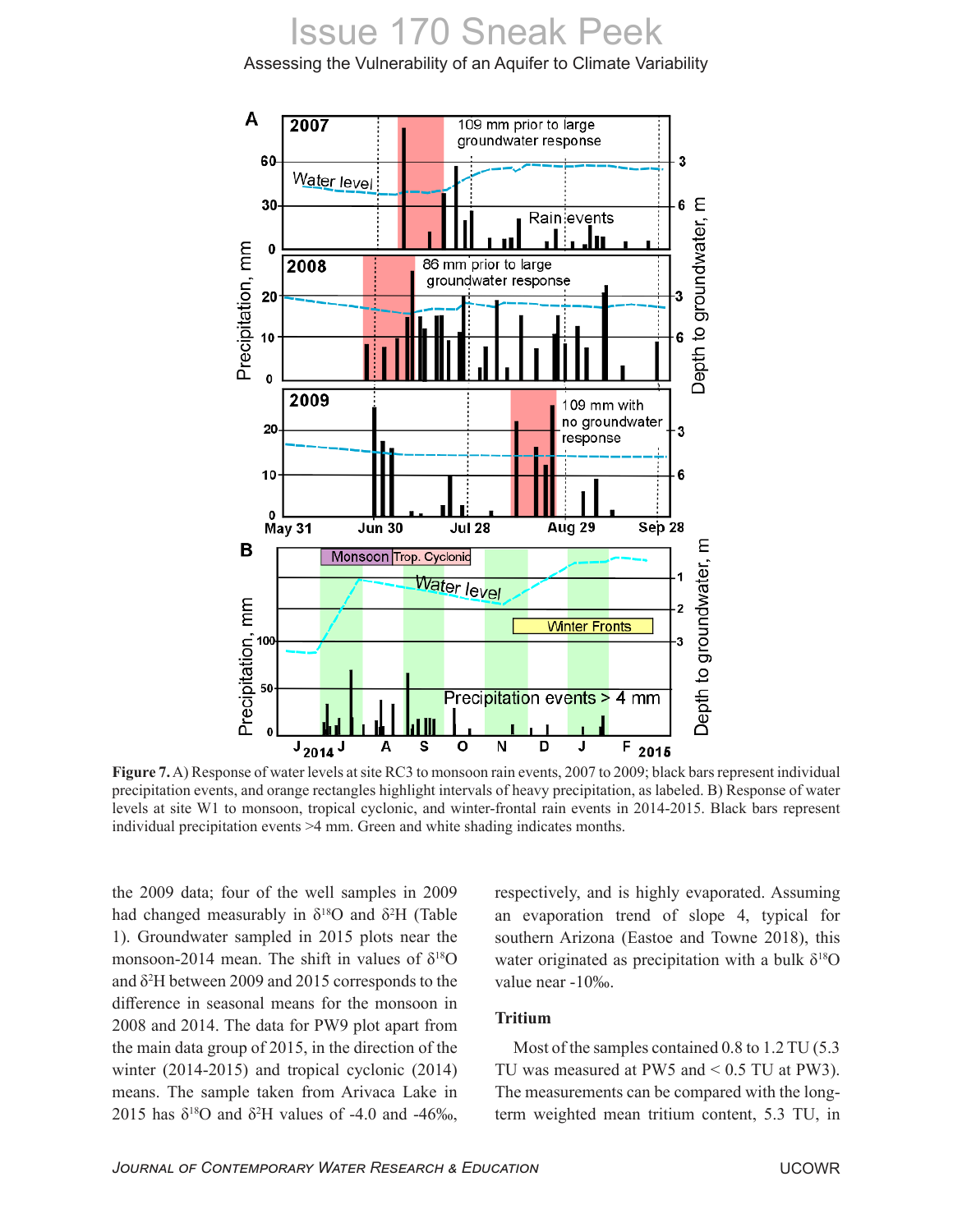| $\cdots$<br><b>Site</b> | <b>Type</b>   | $\delta^{18}O$<br>$(\%0)$ | $\delta D$<br>$(\%0)$ | $\delta^{18}O$<br>$(\%0)$ | $\delta D$<br>$(\%0)$ | $\delta^{13}C$<br>$(\%0)$ | <b>Tritium</b><br>(TU) | $C-14$<br>(pMC) | $C-14$<br>(pMC)          | Age<br>(years) |
|-------------------------|---------------|---------------------------|-----------------------|---------------------------|-----------------------|---------------------------|------------------------|-----------------|--------------------------|----------------|
|                         |               | 2009                      | 2009                  | 2015                      | 2015                  | 2009                      | 2009                   | 2009            | corrected <sup>b</sup> ) |                |
| CC                      | <b>GW</b>     | $-7.1$                    | $-52$                 | $-7.0$                    | $-52$                 | $-8.6$                    | 1.2                    | 66.3            | 115                      | post-bomb      |
| PW1 <sup>a</sup>        | $\mathrm{GW}$ | $-7.3$                    | $-49$                 | $-6.9$                    | $-50$                 | $-7.1$                    | 1.1                    | 51.2            | 111                      | post-bomb      |
| $PW2^a$                 | <b>GW</b>     | $-7.5$                    | $-50$                 | $-7.1$                    | $-52$                 | $-9.4$                    | $\mathbf{1}$           | 57.0            | 90                       | 850            |
| PW3 <sup>a</sup>        | $\mathrm{GW}$ | $-6.9$                    | $-50$                 | $-6.9$                    | $-53$                 | $-4.7$                    | < 0.5                  | 74.1            | $264^\circ$              | invalid        |
| PW4 <sup>a</sup>        | $\mathrm{GW}$ | $-6.9$                    | $-50$                 | $-6.6$                    | $-52$                 | $-7.3$                    | 0.9                    | 53.5            | 112                      | post-bomb      |
| PW <sub>5</sub>         | <b>GW</b>     | $-7.5$                    | $-51$                 |                           |                       | $-8.6$                    | 5.3                    | 99.6            | 173                      | post-bomb      |
| PW <sub>6</sub>         | $\mathrm{GW}$ | $-7.2$                    | $-50$                 | $-7.1$                    | $-52$                 | $-7.1$                    | 0.8                    | 49.4            | 107                      | post-bomb      |
| PW7                     | $\mathrm{GW}$ |                           |                       | $-6.7$                    | $-51$                 |                           |                        |                 |                          |                |
| PW8                     | $\mathrm{GW}$ |                           |                       | $-6.5$                    | $-45$                 |                           |                        |                 |                          |                |
| PW <sub>9</sub>         | <b>GW</b>     |                           |                       | $-8.4$                    | $-60$                 |                           |                        |                 |                          |                |
| Arivaca Lake            | SW            |                           |                       | $-4.0$                    | $-46$                 |                           |                        |                 |                          |                |

**Table 1.** Isotope Data.

Note: PW = private well; GW = groundwater; SW = surface water

<sup>a</sup>Wells that changed in isotope compsition from 2009 to 2015.

<sup>b</sup>Corrected using a carbon ratio of C<sub>3</sub>:C<sub>4</sub> = 3:1 in soil gas; and  $\delta^{13}$ C = -1‰ in sedimentary carbonate.

c Invalid result; higher than peak bomb pulse in atmosphere.

Tucson rain. Tritium in Tucson precipitation since 1992 had decayed to 1.8 TU or higher by 2009, and Tucson precipitation that fell between 1970 and 1992 had decayed to about 1.8 TU by 2009 (Eastoe et al. 2011). The Arivaca samples, therefore, are most likely mixtures of post-1955 recharge with pre-1955 recharge, except at PW3, where pre-1955 recharge predominated, and at PW5, which is adjacent to Cedar Creek and appears to have received recharge of meteoric water that underwent little radioactive decay since infiltration; if bulk infiltration in this case contained 5.3 TU, the precipitation in question fell since about 2007.

#### **Carbon-14**

The <sup>14</sup>C content in groundwater ranges from 49 to 100 pMC (Table 1). Corresponding corrected values range from 90 to 173 pMC. The corrected <sup>14</sup>C content at PW3, 264 pMC, is invalid, indicating incorrect assumptions in the correction method in that case. The corrected <sup>14</sup>C data are approximate but suggest groundwater only a few decades old.

The corrected  $^{14}C$  ages are broadly similar to the tritium ages; both are consistent with mixtures of pre-bomb (TU below detection at sampling, 95 to 100 pMC) with post-bomb ( $TU > 1.8$  at sampling,  $pMC > 100$  recharge.

### **Discussion**

### **Hydrographs**

In addition to total precipitation, the season, magnitude, frequency, and duration of precipitation events all seem to influence the character of the groundwater response. In southern Arizona, such factors are reflected in the isotope composition of groundwater, which results from recharge during wetter months (Eastoe and Towne 2018).

The 2007 and 2008 monsoon seasons produced water level rises at site RC3, while well water levels declined in the 2009 monsoon (Figure 7A). In 2007, groundwater rose after 109 mm of rain had fallen in a 15-day period; in 2008, groundwater began rising after 86 mm had fallen in a 15-day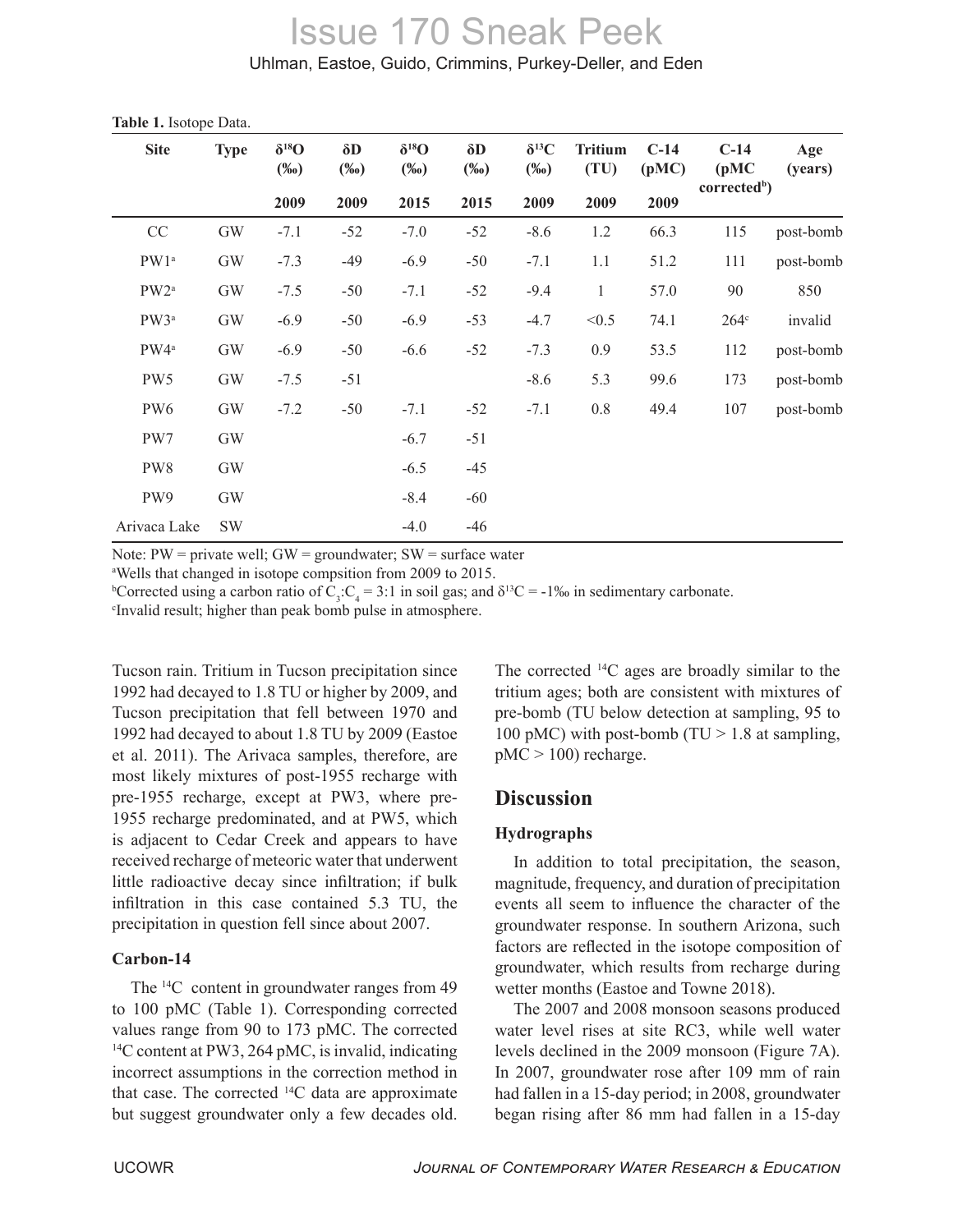### Assessing the Vulnerability of an Aquifer to Climate Variability



**Figure 8.** Plot of  $\delta^2$ H vs.  $\delta^{18}$ O, showing: 1) data for Arivaca groundwater (GW) sampled in 2009 and 2015 - detail in the inset; 2) long-term seasonal amount-weighted averages for rain at 1150 masl, based on all data from Tucson Basin, 1981-2012 (Eastoe and Dettman 2016) with altitude correction (Eastoe et al. 2004) - linked by a local meteoric water line (LMWL); 3) long-term seasonal amount-weighted averages for rain at 1150 masl, based on data for the wettest 30% of months from Tucson Basin, 1981-2012 (Eastoe and Dettman 2016; Eastoe and Towne 2018) with altitude correction (Eastoe et al. 2004) - linked by a modified local meteoric water line, (Modified LMWL wettest 30%); 4) single-season amount-weighted means for the monsoon (July-Aug.) 2014, tropical cyclonic rain (Aug.-Oct. 2014) and winter (Nov. 2014-Feb. 2015) - note that tropical cyclonic and winter points are identical; and 5) surface water from Arivaca Lake sampled in 2015, with a proposed evaporation trend of slope 4. GMWL = global meteoric water line.  $W =$  winter;  $S =$  summer.

period. These observations suggest that storm intensity and frequency are important factors, and under favorable conditions create a saturated soil or streambed horizon that can effectively transmit water from the surface to the water table. Because rainfall frequency was higher in 2008 than in 2007, less total rainfall was needed in 2008 before recharge occurred (Figure 7A). After protracted dry weather, as when precipitation was delayed during the 2009 monsoon season, initial rainwater is unable to infiltrate to the aquifer through dry soil or through ephemeral streambeds in which evapotranspiration may intercept recharge. The 2014 monsoon produced a water level rise at W1, but a comparable amount and frequency of rain from tropical cyclonic systems did not, perhaps because the saturated soils allowed for runoff (Figure 7B).

#### **Isotope Data**

The  $\delta^{18}$ O and  $\delta^{2}$ H data suggest that summer precipitation strongly dominates recharge in Arivaca Basin. June through October precipitation accounts for about 66% of annual precipitation (Figure 2). The isotope data indicate a summer contribution of 75% or more to recharge, relative to the LMWL for all precipitation data, or the modified LMWL for the wettest 30% months, or individual seasonal mean data (Figure 8). The difference between the main groups of  $\delta^{18}O$ and  $\delta^2$ H groundwater data for 2009 and 2015 suggests a rapid response to changes in monsoon precipitation isotopes, but not to tropical cyclone or winter rain. Only one site, PW9, a well 46 m deep situated in a small wash in which the owner had installed several gabions, showed a large shift towards the more negative  $\delta^{18}$ O and  $\delta^2$ H values of tropical cyclone isotope precipitation.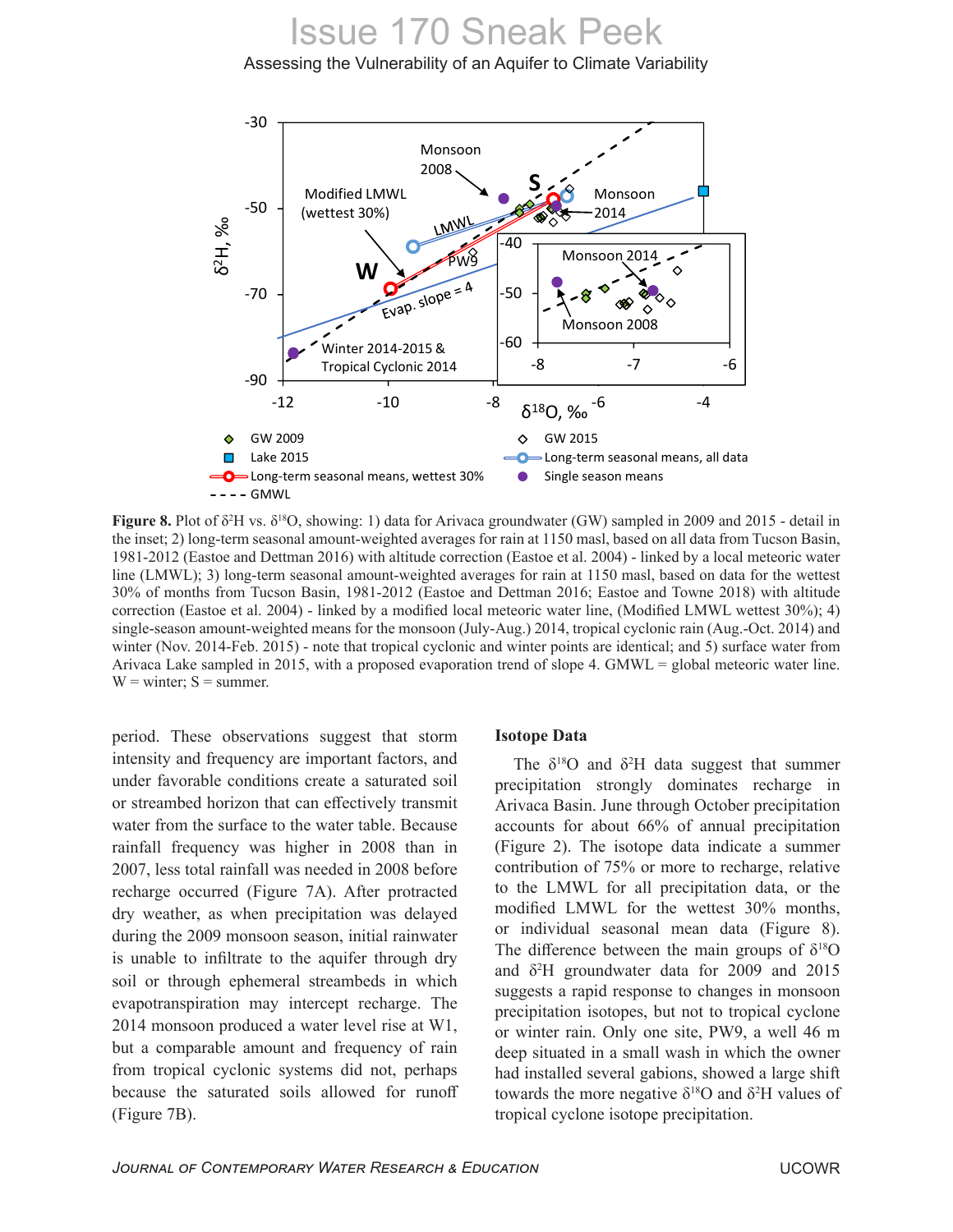The isotope data indicate very young groundwater in Arivaca Basin. The <sup>14</sup>C and tritium data are consistent with bulk groundwater ages of decades rather than years as suggested by the rapid shift in  $\delta^{18}$ O and  $\delta^{2}$ H data between 2009 and 2015. The apparent inconsistency may reflect the combination of waters of different age in our samples or a strong recharge event just prior to the 2015 sampling but not prior to the 2009 sampling.

#### **Relationship of Isotope and Hydrograph Data**

 The hydrograph observations, indicating both summer and winter rebound of groundwater, appear to differ from the stable isotope data, which indicate mainly summer recharge. The hydrograph wells are located at the basin outlet or near the basin axis (Figure 1) where riparian vegetation is well-developed along Arivaca and Cedar Creeks. In these areas, summer recharge may predominate, as indicated by isotope data. Transpiration also potentially controls water levels, however, when transpiration ceases in winter months, water levels may rebound with or without winter recharge, in response to the removal of vegetation demand for water. Isotope data, not available in this study for any of the hydrograph wells, might elucidate winter rebound of water levels.

### **Community Involvement**

While detailed studies of water budgets are beyond the funding capability of small communities like Arivaca, rapid assessment of groundwater character and connection to climate has the potential to offer valuable information to local residents. In the present case, a relatively small isotope study (constrained by limited funding) coupled with climate data and volunteer measurements of water levels has produced a significant increase in local understanding of water resources. A major advantage of this strategy is that it engages local participants in the research from the beginning. Making use of community volunteers can facilitate data collection and augment the limited research resources and, perhaps most important, can catalyze community action. Anecdotal evidence suggests that those community members who participated in the research through volunteering their well, collecting well data, and attending information meetings became better informed

about their water resources and the management of water in general. They also appear to have developed positive attitudes toward managing for sustainability and a greater sense of their capacity to manage their water.

Notably, at least one landowner (well PW9) installed gabions across his property following a workshop on surface water harvesting in the early 2000s. The owner built the gabions in order to slow surface water flow and enhance groundwater recharge. Well PW9 was not sampled in 2009. The 2015 resampling detected the isotope signature of August 2014 to February 2015 rain at this site, indicating enhanced recharge that had not occurred in areas without gabions, and demonstrating the potential for enhancing recharge elsewhere in the basin.

Access to private wells was critical to this study. Such access is commonly difficult to obtain in small, rural communities. This study demonstrates the benefits to well-owners of making groundwater samples available for analysis.

### **Regional Implications**

The findings of this study suggest that low-cost assessments can produce useful results in small communities that rely on groundwater in semiarid to arid regions. A similar exercise in Cascabel, Arizona, 120 km northeast of Arivaca, led to an improved comprehension of groundwater ages and recognition of the warning signs of groundwater depletion in response to drought (Eastoe and Clark 2018). A global synthesis of the findings from 140 recharge study areas in semiarid and arid regions found that recharge may be enhanced through management of land use activities (Scanlon et al. 2006). Land use practices, such as the installation of gabions for storm-water management will enhance groundwater recharge. In addition, recognition that local aquifers are replenished annually in normal years can lead to management strategies that enable individuals to balance withdrawals with deposits.

### **Recommendations**

Monitoring data (i.e., well level and precipitation data) collected by citizens of Arivaca were critical in assessing local conditions, as well as filling in gaps in state and federal monitoring networks.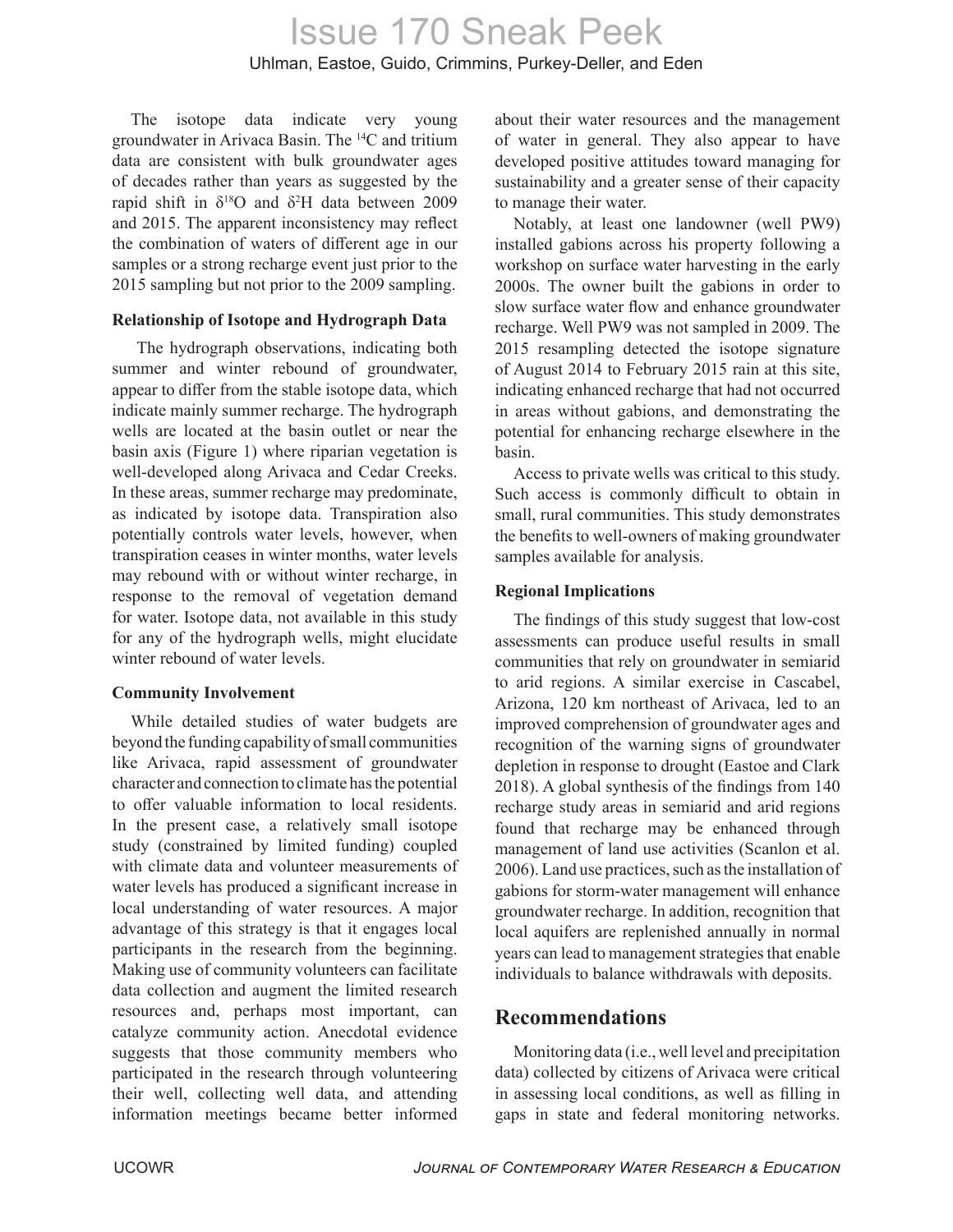Maintenance of the volunteer monitoring system will further the understanding of the vulnerability of the Arivaca aquifer system to climate variability. Other rural communities in Arizona would profit equally from similar citizen involvement. Researchers and communities undertaking future aquifer assessments of this kind may learn from the present example. The data presented here are from a variety of sources, and do not in all cases match in time. Similar studies would profit from better coordination of data collection, for instance in measuring time-series of isotope data from hydrograph wells.

### **Conclusions**

Groundwater in the Arivaca aquifer is young, with residence times of decades or less. Summer recharge predominates. Recharge is controlled not only by season, but also by the frequency and size of rain events. Winter rebound of groundwater appears to be linked to seasonal decrease in evapotranspiration. The aquifer system is vulnerable to extended drought and delays in the onset of summer rains, or to a warming climate that leads to increased summer evapotranspiration. Implementation of storm-water management options to capture water for groundwater recharge has been shown to be an effective management option.

### **Acknowledgments**

This research could not have been conducted without the volunteer data-collection efforts of the Arivaca Water Education Taskforce (AWET), a volunteer organization created in 1977 as the Arivaca community realized that its water resources were being overallocated. The authors are particularly grateful to AWET members Richard Conway, who oversaw water level monitoring, and Peter Ragan and Alex Huesler, who coordinated volunteers. Initial funding was provided by the University of Arizona, by the Water Sustainability Program Technology Research Initiative Fund funded by the Arizona Board of Regents, and by personal donations from AWET members. The 2015 study was funded solely by donations from the community and volunteer efforts by the authors. The authors thank two anonymous reviewers, whose comments greatly improved the manuscript. The authors know of no conflicts of interest.

### **Author Bio and Contact Information**

**Kristine Uhlman**, after retiring from the Water Resources Research Center at the University of Arizona in 2015, continues to work with rural communities across Arizona to address their water resource questions. Holding a Hydrology degree from the University of Arizona (1974) and a MS in Engineering from The Ohio State (1975), Ms. Uhlman worked in environmental consulting for the first 25 years of her career until she joined the University in 2005. She may be contacted at kristineumhaniuhlman@gmail.com.

**Christopher Eastoe** (corresponding author) received his doctorate in Economic Geology from the University of Tasmania in 1979. He worked as a Staff Scientist at the University of Arizona until retirement in 2015. His research interests include the application of isotope geochemistry in studies of the hydrologic cycle, paleoclimate, and sedimentary basins. He may be contacted at eastoe@email.arizona.edu or Department of Geosciences, 1040 E 4th St., Room 208, Tucson, AZ 85721.

ZACK GUIDO is a Research Scientist at the University of Arizona's Institute of the Environment and School of Natural Resources and Environment. Guido's research focuses on climate impacts, adaptation, and the human dimensions of global change, with an emphasis on how climate variability and change affects environmental resources, agricultural risk management, and the role of weather and climate services in decision-making. Guido's research is in the U.S. Southwest, Caribbean, and Africa. He may be contacted at  $zguide@email$ .</u> arizona.edu or School of Natural Resources and Environment, 1064 E. Lowell Street, Room N513, PO Box 210137, Tucson, AZ 85721.

**Mike Crimmins** is on the faculty of the Department of Environmental Science at the University of Arizona and is an Extension Specialist in Climate Science for Arizona Cooperative Extension. He has been in this role for 15 years working with ranchers, farmers, and natural resource managers across Arizona to integrate climate information in their planning and decisionmaking and assisting them in developing strategies to adapt to a changing climate. He may be contacted at crimmins@email.arizona.edu or Department of Environmental Science, University of Arizona, 1177 E. 4th Street, Tucson, Arizona 85721.

**Anne Purkey-Deller** received her degree in Environmental Hydrology and Water Resources from the University of Arizona in 2010 and her Juris Doctor from the University of Washington in 2013. Anne currently works in the field of real estate and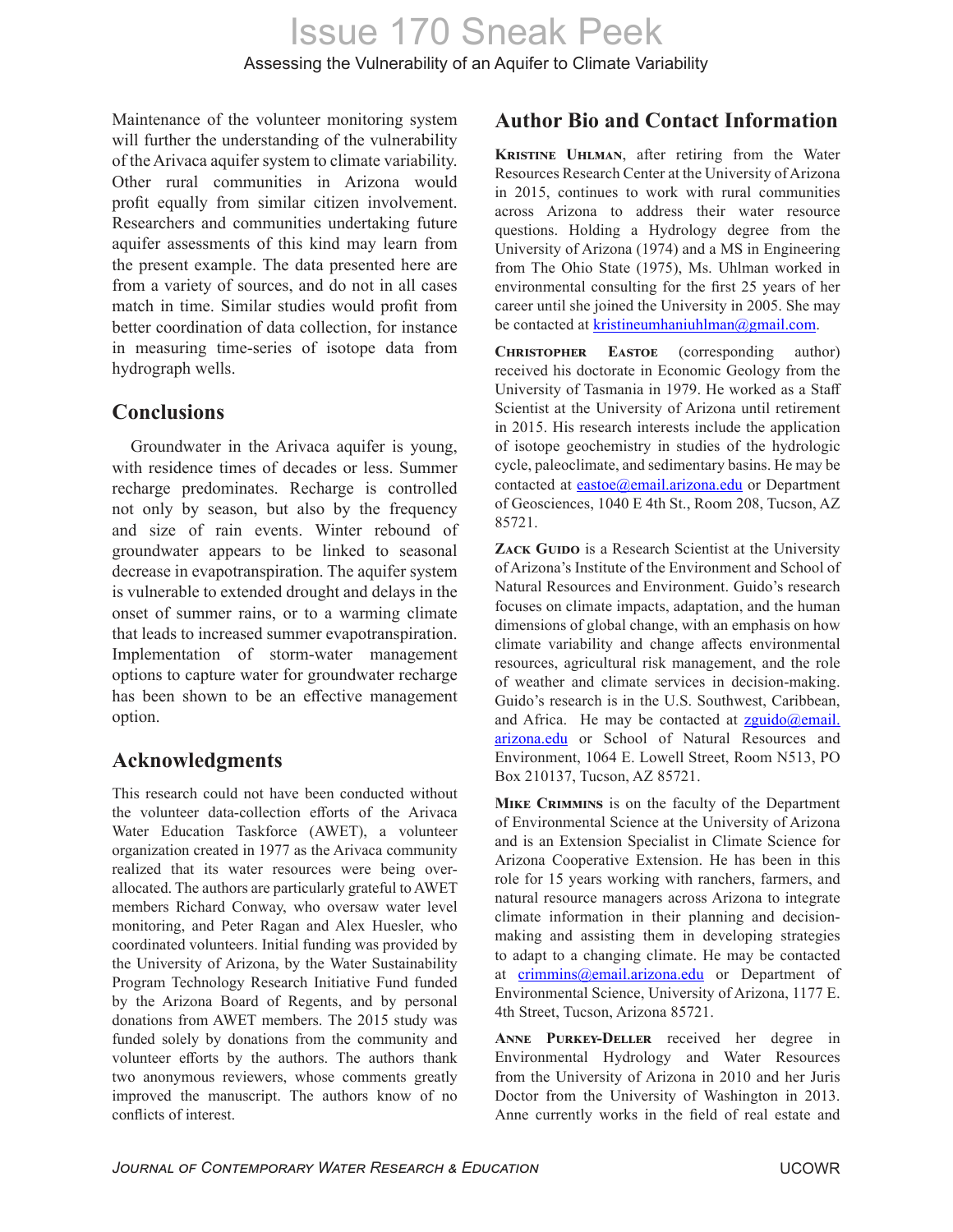environmental law. She can be reached at anne. purkey@gmail.com.

**SUSANNA EDEN** is Assistant Director at the Water Resources Research Center, University of Arizona. She holds a Ph.D. in Water Resources Administration from the University of Arizona and has been engaged with water resources research and outreach for 30 years. Her research centers on policy, decision-making, and use of scientific information in water management, and stakeholder engagement. She can be reached at  $\frac{\text{seden}(a)}{a}$ email.arizona.edu or Water Resources Research Center, 350 N. Campbell Ave., Tucson, AZ 85719.

### **References**

- Adams, D.K. and A.C. Comrie. 1997. The North American monsoon. *Bulletin of the American Meteorological Society* 78(10): 2197-2213.
- Arizona Department of Water Resources. 2019a. Drought Status Update. Available at: https://new. azwater.gov/drought/drought-status. Accessed September 25, 2019.
- Arizona Department of Water Resources. 2019b. Inter-Agency Drought Group Recommends Continuation of "Drought Declaration." Available at: https://new. azwater.gov/news/articles/2019-15-05. Accessed September 25, 2019.
- Arizona Department of Water Resources. 2019c. Tucson Active Management Area. Available at: https:// new.azwater.gov/ama/tucson. Accessed September 25, 2019.
- Arizona Department of Water Resources. 2019d. Registry of Wells in Arizona (Wells 55). Available at: https://gisweb2.azwater.gov/wellReg. Accessed September 25, 2019.
- Arizona State Legislature. 2019. Management Goals for Active Management Areas, 45- 562. Available at: https://www.azleg.gov/ viewdocument/?docName=https://www.azleg.gov/ ars/45/00562.htm. Accessed September 25, 2019.
- Artiola, J.F. and K. Uhlman. 2009. Arizona Well Owners' Guide to Water Supply. University of Arizona, College of Agricultural and Life Sciences publication # AZ1485. Available at: https://wrrc. arizona.edu/publications/arizona-well-ownersguide-water-supply. Accessed September 25, 2019.
- AZMET. 2019. The Arizona Meteorological Network. Available at: https://cals.arizona.edu/azmet/azdocs.htm. Accessed September 25, 2019.
- Baillie, M.N., J.F. Hogan, B. Ekwurzel, A.K. Wahi, and C.J. Eastoe. 2007. Quantifying water sources

to a semiarid riparian ecosystem, San Pedro River, Arizona. *Journal of Geophysical Research* 112: G03S02. DOI: 10.1029/2006JG000263.

- Burchuladze, A.A., M. Chudý, I.V. Eristavi, S.V. Pagava, P. Povinec, A. Sivo, and G.I. Togonidze. 1989. Anthropogenic <sup>14</sup>C variations in atmospheric  $CO<sub>2</sub>$  and wines. *Radiocarbon* 31(3): 771-776.
- Clark, I. and P. Fritz. 1997. *Environmental Isotopes in Hydrogeology*. CRC Press LLC, Lewis Publishers, Boca Raton, Florida.
- Coes, A.L and D.R. Pool. 2007. Ephemeral-stream channel and basin-floor infiltration and recharge in the Sierra Vista subwatershed of the Upper San Pedro Basin, southeastern Arizona. In: *Ground-water Recharge in the Arid and Semiarid Southwestern United States* (U.S. Geological Survey Professional Paper 1703-J), D.A. Stonestrom, J. Constantz, P.A. Ferre, and S.A. Leake (Eds.). U.S. Geological Survey, Arizona, pp. 253-311.
- Constantz, J., K.S. Adams, and D.A. Stonestrom. 2007. Overview of ground-water recharge study sites. In: *Ground-water Recharge in the Arid and Semiarid Southwestern United States* (U.S. Geological Survey Professional Paper 1703-C), D.A. Stonestrom, J. Constantz, P.A. Ferre, and S.A. Leake (Eds.). U.S. Geological Survey, Arizona, pp. 61-82.
- Cook, E.R., C.A. Woodhouse, C.M. Eakin, D.M. Meko, and D.W. Stahle. 2004. Long-term aridity changes in the western United States. *Science* 306(5698): 1015-1018.
- Diem, J.E. and D.P. Brown. 2006. Tropospheric moisture and monsoonal rainfall over the southwestern United States. *Journal of Geophysical Research* 111: D16112. Available at: https://doi. org/10.1029/2005JD006836. Accessed September 25, 2019.
- Earman, S. and M. Dettinger. 2011. Potential impacts of climate change on groundwater resources – A global review. *Journal of Water and Climate Change* 2(4): 213-229.
- Eastoe, C.J. 2016. Stable O, H isotopes in Tucson rain associated with hurricanes and tropical depressions, 2013-2016. Available at: https:// www.geo.arizona.edu/sites/www.geo.arizona.edu/ files/Hurricanes%202013-2016.pdf. Accessed September 25, 2019.
- Eastoe, C.J. and B. Clark. 2018. Understanding the water resources of a small rural community: Citizen science in Cascabel, Arizona. *Journal of Contemporary Water Research and Education* 164: 19-40.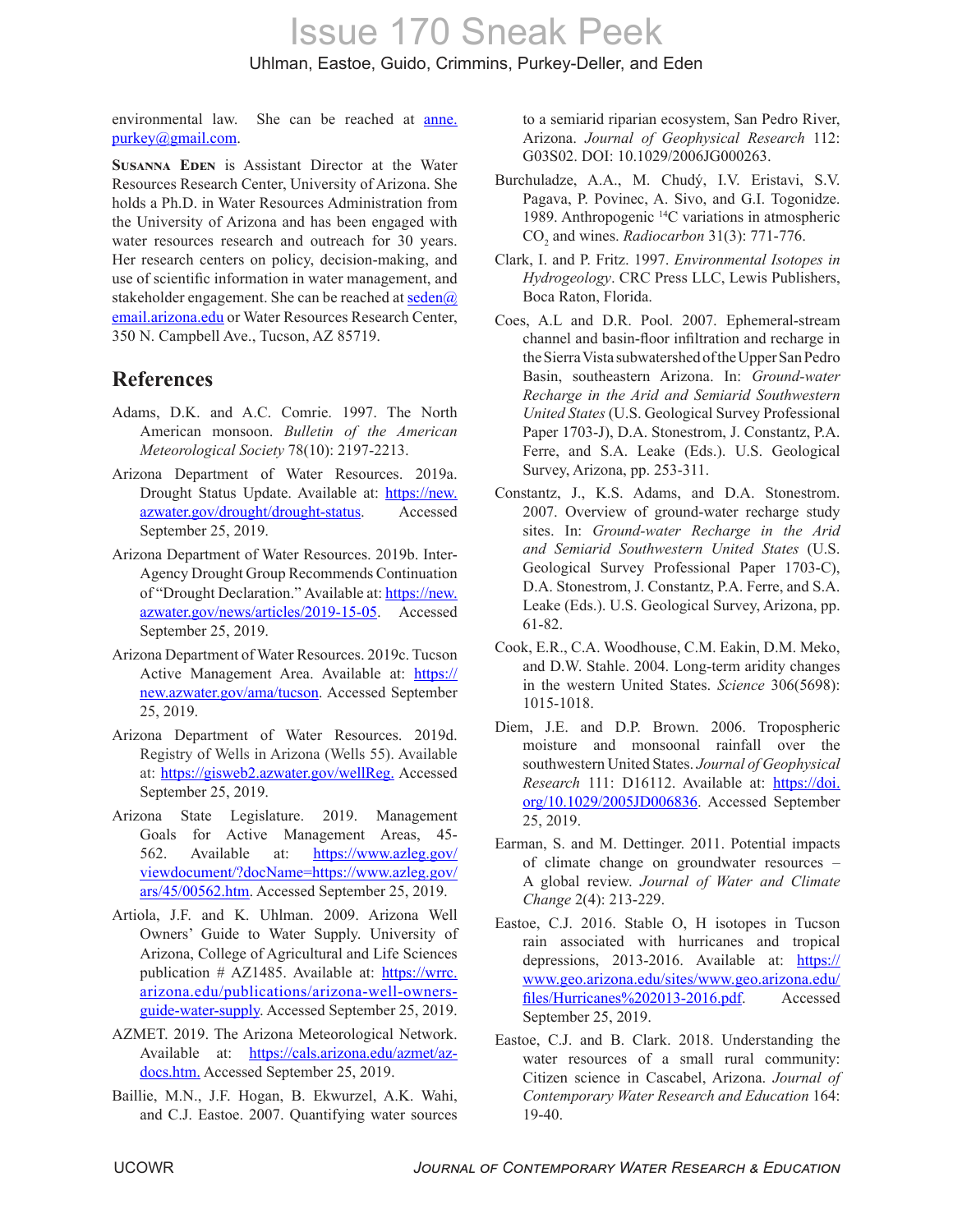### Assessing the Vulnerability of an Aquifer to Climate Variability

- Eastoe, C.J. and D.L. Dettman. 2016. Isotope amount effects in hydrologic and climate reconstructions of monsoon climates: Implications of some long-term data sets for precipitation. *Chemical Geology* 430: 78-89.
- Eastoe, C.J., A. Gu, and A. Long. 2004. The origins, ages and flow paths of groundwater in Tucson Basin: Results of a study of multiple isotope systems. In: *Groundwater Recharge in a Desert Environment: The Southwestern United States*. Water Science and Applications Series, vol. 9, J.F. Hogan, F.M. Phillips, and B.R. Scanlon (Eds.). American Geophysical Union, Washington, D.C., pp. 217-234.
- Eastoe, C.J. and D. Towne. 2018. Regional zonation of groundwater recharge mechanisms in alluvial basins of Arizona: Interpretation of isotope mapping. *Journal of Geochemical Exploration* 194: 134-145.
- Eastoe, C.J., C.J. Watts, M. Ploughe, and W.E. Wright. 2011. Future use of tritium in mapping pre-bomb groundwater volumes. *Ground Water* 50: 87-93.
- Fonseca, J. 2008. *Aquifer Monitoring for Groundwater-Dependent Ecosystems, Pima County, Arizona*. Pima County Natural Resources, Parks and Recreation, Tucson, Arizona. Available at: https:// globalrangelands.org/sites/globalrangelands.org/ files/dlio/37171/Aquifer\_Report\_042808.pdf. Accessed September 25, 2019.
- Friedrich, K., R.L. Grossman, J. Huntington, P.D. Blanken, J. Lenters, K.L.D Holman, et al. 2018. Reservoir evaporation in the western United States: Current science, challenges, and future needs. *Bulletin of the American Meteorological Society* 99(1): 167-187.
- Glenn, E.P., R.L. Scott, U. Nguyen, and P.L. Nagler. 2015. Wide-area ratios of evapotranspiration to precipitation in monsoon-dependent semiarid vegetation communities. *Journal of Arid Environments* 117: 84-95.
- Godwin, H. 1962. Half-life of radiocarbon. *Nature* 195(4845): 984.
- Goodrich, D.C., D.G. Williams, C.L. Unkrich, J.F. Hogan, R.L. Scott, K.R. Hultine, D. Pool, A.L. Coes, and S. Miller. 2004. Comparison of methods to estimate ephemeral channel recharge, Walnut Gulch, San Pedro River Basin, Arizona. In: *Groundwater Recharge in a Desert Environment: The Southwestern United States*. Water Science and Applications Series, vol. 9, J.F. Hogan, F.M. Phillips, and B.R. Scanlon (Eds.). American Geophysical Union, Washington, D.C., pp. 77-99.
- Green, T.R., M. Taniguchi, H. Kooi, J.J. Gurdak, D.M. Allen, K.M. Hiscock, H. Treidel, and A. Aureli.

2011. Beneath the surface of global change: Impacts of climate change on groundwater. *Journal of Hydrology* 405(3): 532-560.

- Griffin, D. and K.J. Anchukaitis. 2014. How unusual is the 2012-2014 California drought? *Geophysical Research Letters* 41(24): 9017-9023.
- Griffin, D., C.A. Woodhouse, D.M. Meko, D.W. Stahle, H.L. Faultisch, C. Carillo, R. Touchan, C.L. Castroand, and S.W. Leavitt. 2013. North American monsoon precipitation reconstructed from tree-ring latewood. *Geophysical Research Letters* 40(5): 954-958.
- Gungle, B.G., J.B. Callegary, N.V. Paretti, J.R. Kennedy, C.J. Eastoe, D.S. Turner, J.E. Dickinson, L.R. Levick, and Z.P. Sugg. 2016. *Hydrological Conditions and Evaluation of Sustainable Groundwater use in the Sierra Vista Subwatershed, Upper San Pedro Basin, Southeastern Arizona*. U.S. Geological Survey Scientific Investigation Report 2016–5114. Available at: http://dx.doi.org/10.3133/ sir20165114. Accessed September 25, 2019.
- Hirschboeck, K.K. and D.M. Meko. 2005. A Treering Based Assessment of Synchronous Extreme Streamflow Episodes in the Upper Colorado & Salt-Verde-Tonto River Basins. The University of Arizona, Tucson, Arizona. Available at: https://kkh. ltrr.arizona.edu/kkh/SRP/SRP.LTRR.Press.info.05. slides.pdf. Accessed September 25, 2019.
- Hogan, J.F., F.M. Phillips, and B.R. Scanlon (Eds.). 2004. *Groundwater Recharge in a Desert Environment: The Southwestern United States*. Water Science and Applications Series, vol. 9, American Geophysical Union, Washington, D.C.
- Hopkins, C., J. McIntosh, J. Dickinson, C. Eastoe, and T. Meixner. 2014. Evaluation of the importance of clay confining units on groundwater flow in alluvial basins using solute and isotope tracers. *Hydrogeology Journal* 22: 829-849.
- Lu, J., G.A. Vecchi, and T. Reichler. 2007. Expansion of the Hadley cell under global warming. *Geophysical Research Letters* 34(6): L06805. Available at: https://doi.org/10.1029/2006GL028443. Accessed September 25, 2019.
- Lucas, L.L. and M.P. Unterweger. 2000. Comprehensive review and critical evaluation of the half-life of tritium. *Journal of Research of the National Institute of Standards and Technology* 105(4): 541-549.
- MacDonald, G.M. 2010. Water, climate change, and sustainability in the southwest. *Proceedings of the National Academy of Sciences* 107(50): 21256- 21262.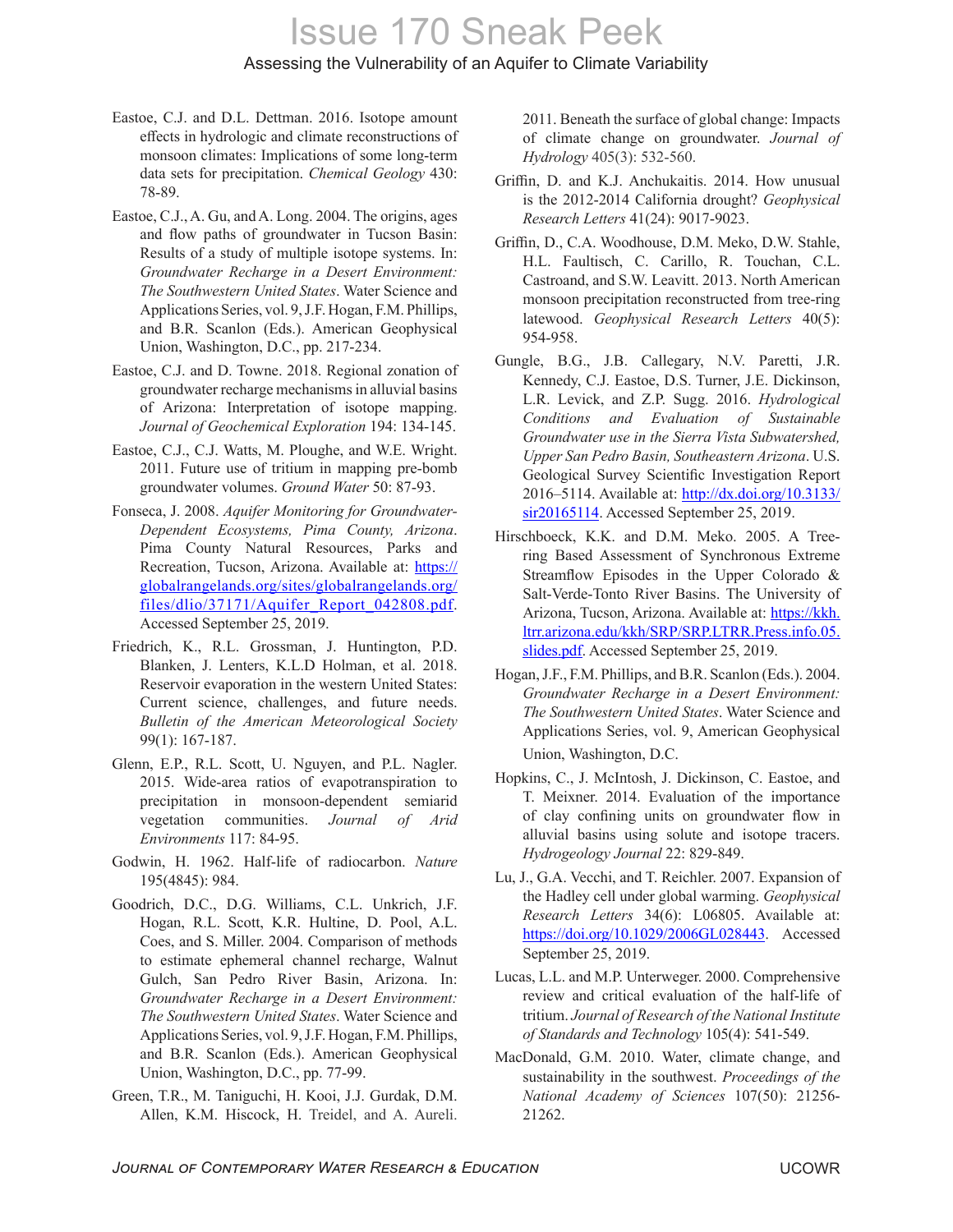### Uhlman, Eastoe, Guido, Crimmins, Purkey-Deller, and Eden

- Michaud, J.D., B.A. Avine, and O.C. Penalba. 1995. Spatial and elevational variations of summer rainfall in the southwestern United States. *Journal of Applied Meteorology* 34(12): 2689-2703.
- Milly, P.C.D., J. Betancourt, M. Falkenmark, R.M. Hirsch, Z.W. Kundzewicz, D.P. Lettenmaier, and R.J. Stouffer. 2008. Climate change. Stationarity is dead: Whither water management? *Science* 319(5863): 573-574.
- Morino, K.A. 2008. Using false rings to reconstruct local drought severity patterns on a semiarid river. Unpublished Ph.D. Dissertation, The University of Arizona, Tucson, Arizona.
- National Ocean and Atmospheric Administration. 2019. Daily Summaries Station Details, Arivaca, AZ. Available at: https://www.ncdc.noaa.gov/cdo-web/ datasets/GHCND/stations/GHCND:USC00020380/ detail. Accessed September 25, 2019.
- Ni, F., T. Cavazos, M.K. Hughes, A.C. Comrie , and G. Funkhouser. 2002. Cool-season precipitation in the southwestern USA since AD 1000: Comparison of linear and nonlinear techniques for reconstruction. *International Journal of Climatology* 22(13): 1645- 1662.
- Phillips, F.M., L.A. Peeters, M.K. Tansey, and S.N. Davis. 1986. Paleoclimatic inferences from an isotopic investigation of groundwater in the central San Juan Basin, New Mexico. *Quaternary Research* 26(2): 179-183.
- Pima Association of Governments. 2006. *Hydrogeologic Assessment of Arivaca.*
- Pima County Regional Flood Control District, Tucson, Arizona. Available at: https://www.pagnet.org/ Documents/Water/ArivacagwhydroFinal.pdf. Accessed September 25, 2019.
- Rainlog. 2019. YTD Gauge Readings. Available at: https://rainlog.org/data/daily/ytd/1350;year=2007; https://rainlog.org/data/daily/ytd/1350;year=2008; https://rainlog.org/data/daily/ytd/1350;year=2009; https://rainlog.org/data/daily/ytd/1350;year=2014; https://rainlog.org/data/daily/ytd/1350;year=2015. Accessed September 25, 2019.
- Scanlon, B.R., K.E. Keese, A.L. Flint, L.E. Flint, C.B. Gaye, W.M. Edmunds, and I. Simmers. 2006. Global synthesis of groundwater recharge in semiarid and arid regions. *Hydrological Processes* 20(15): 3335- 3370.
- Seager, R., M. Ting, I. Held, Y. Kushnir, J. Lu, G. Vecchi, H.P. Huang, N. Harnik, A. Leetmaa, N.-C. Lau, C. Li, J. Velez, and N. Naik. 2007. Model projections of an imminent transition to a more arid climate in

southwestern North America. *Science* 316(5828): 1181-1184.

- Sheppard, P.R., A.C. Comrie, G.D. Packin, K. Angersbach, and M.K. Hughes. 2002. The climate of the U.S. Southwest. *Climate Research* 21(3): 219-238.
- Smalley, R.S. 1983. An isotopic and geochemical investigation of the hydrogeologic and geothermal systems in the Safford Basin, Arizona. Unpublished M.S. Thesis, University of Arizona, Tucson, Arizona.
- Stewart, I.T., D.R. Cayan, and M.D. Dettinger. 2005. Changes toward earlier streamflow timing across western North America. *Journal of Climate* 18(8): 1136-1155.
- Stonestrom, D.A., J. Constantz, T.P.A. Ferré, and S.A. Leake (Eds.). 2007. *Ground-Water Recharge in the Arid and Semiarid Southwestern United States*, U.S. Geological Survey Professional Paper 1703. Available at: https://pubs.usgs.gov/pp/pp1703/. Accessed September 25, 2019.
- Udall, B. and J. Overpeck. 2017. The twentyfirst century Colorado River hot drought and implications for the future. *Water Resources Research* 53(3): 2404-2418. Available at: https://doi. org/10.1002/2016WR019638. Accessed September 25, 2019.
- Uhlman, K. 2005. Recharge in desert regions around the world. In: *Wiley Encyclopedia - Ground Water,* J. Lehr and J. Keeley (Eds.). John Wiley & Sons, Inc., pp. 72-76.
- United States Global Change Research Program. 2009. *Global Climate Change Impacts in the United*  States. Available at: https://nca2009.globalchange. gov/. Accessed September 25, 2019.
- United States Global Change Research Program. 2017. *Climate Science Special Report: Fourth National Climate Assessment (NCA4), Volume I*. Available at: https://www.globalchange.gov/browse/reports/ climate-science-special-report-fourth-nationalclimate-assessment-nca4-volume-i. Accessed September 25, 2019.
- University of Arizona Geosciences. 2019. Environmental Isotope Laboratory Data Repository. Available at: https://www.geo.arizona.edu/node/154. Accessed September 25, 2019.
- Weiss, J.L., C.L. Castro, and J.T. Overpeck. 2009. Distinguishing pronounced droughts in the southwestern United States: Seasonality and effects of warmer temperatures. *Journal of Climate* 22: 5918-5932.